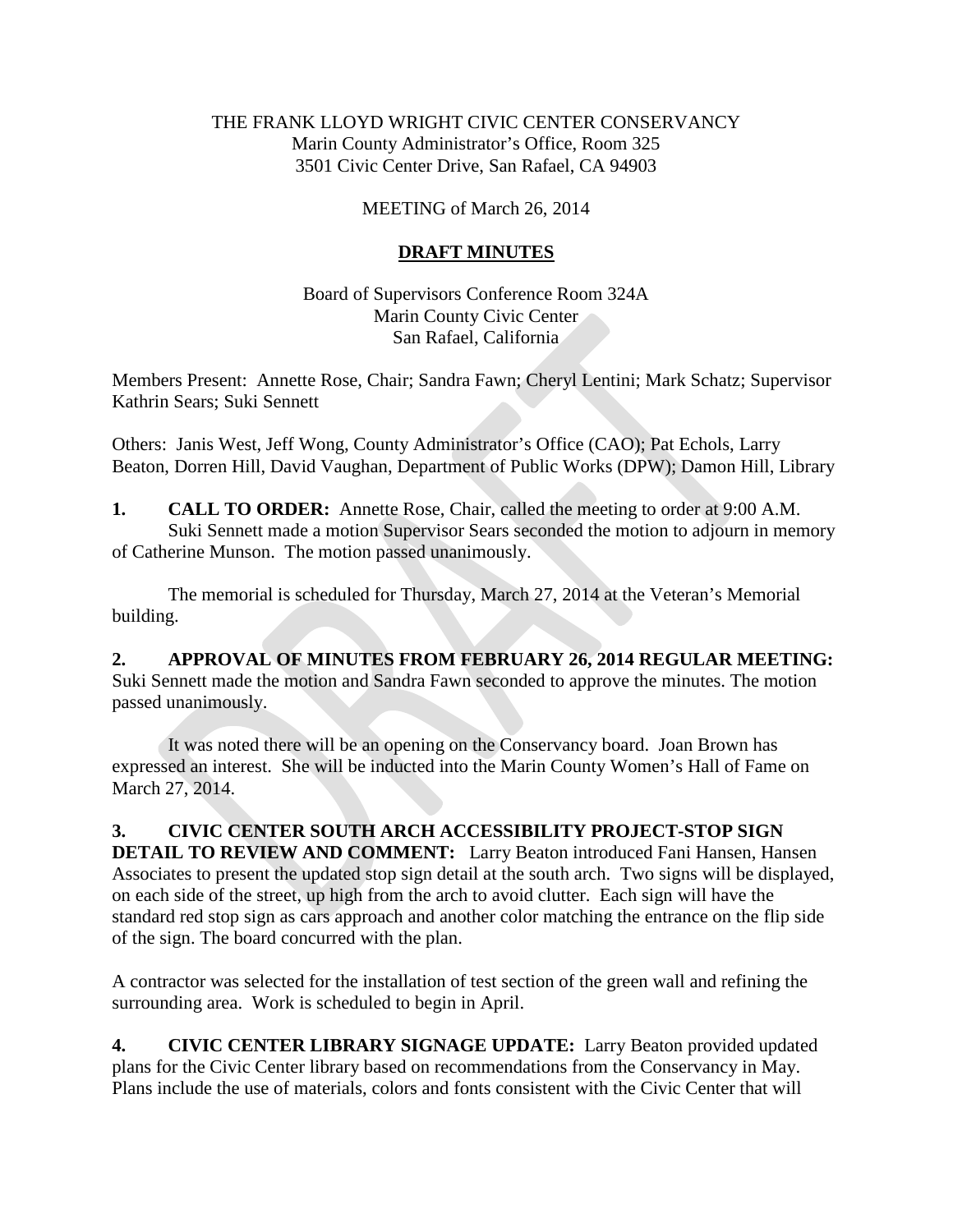complement yet allow for the unique branding of the library. Members concurred the small case "i" next to the word "INFORMATION" on the information sign was inconsistent with the other designs and recommended it be removed from the sign altogether.

## **5. BOARD OF SUPERVISORS AUDIO-VISUAL UPGRADES PROJECT-UPDATE**

**AND DETAILS TO REVIEW:** Jeff Wong led the group to the Board of Supervisors Chambers to view the completed upgrades, which are complete except for a small list of refinements.

- He offered an alternative to refinishing the front dais wood paneling that had been plugged with matching wood that was due to existing holes previously drilled for wiring. The recommendation is to cover it with thin, flat veneer.
	- o Mr. Wong said the architect recommended it be a matching color rather than a contrasting color and the Conservancy agreed.
	- o The cost this way will be less expensive
- Overall, the upgrades were received well; screens helpful, quality is good.
	- o Lighting control now also behind chairs at dais
	- o Will colored drawings borrowed from the Marin Center be retained in the chambers? Supervisor Sears said where to hang various posters is being discussed.
	- o Coffee supplies are in the view of the camera during webcasted meetings. Question if other suggested locations available. Supervisor Sears seemed to prefer leaving it as is.
	- o The aspect ratio of the webcast is a software issue that is being addressed
	- o Suggested the coat rack at dais be moved to the closet
	- o Discussion regarding the assistive listening signs suggested they be smaller while still meeting ADA standards. Mr. Wong will research this

# **6. BOARD OF SUPERVISORS CHAMBERS FIRE ALARM UPGRADE PROJECT-**

**UPDATE AND DETAILS TO REVIEW:** Dorren Hill pointed out some of the speaker/strobe alarms that have been installed the BOS Chambers that had been approved by the Conservancy a few months ago. The members agreed they would were fine.

• When asked if two strobe lights were required, Mr. Hill said he would look into whether two were actually needed in the BOS Chambers and report back to the Conservancy.

**7. US POST OFFICE MAIL BOX RELOCATION:** Pat Echols reported that the USPS notified them that the mail box outside of the south arch will be relocated to the middle arch, discontinuing the brass boxes currently in the middle arch.

- There may be a need to create an accessibility pathway when this change occurs
- USPS will deliver to cluster mail boxes beginning sometime in the summer o Mail will be pre-sorted at the post office by suite numbers

# **8. CIVIC CENTER DRIVE CAPITAL IMPROVEMENTS PROJECT-WAYFINDING SIGNAGE AND REVIEW/COMMENT OF PRIOR APPROVED**

**CONCEPT BY SQUARE PEG DESIGN:** Pat Echols provided an update to the wayfinding signage concept design by Square Peg Design submitted in August 2011. Selected pages from the study were provided as a hand-out to the Conservancy for review.